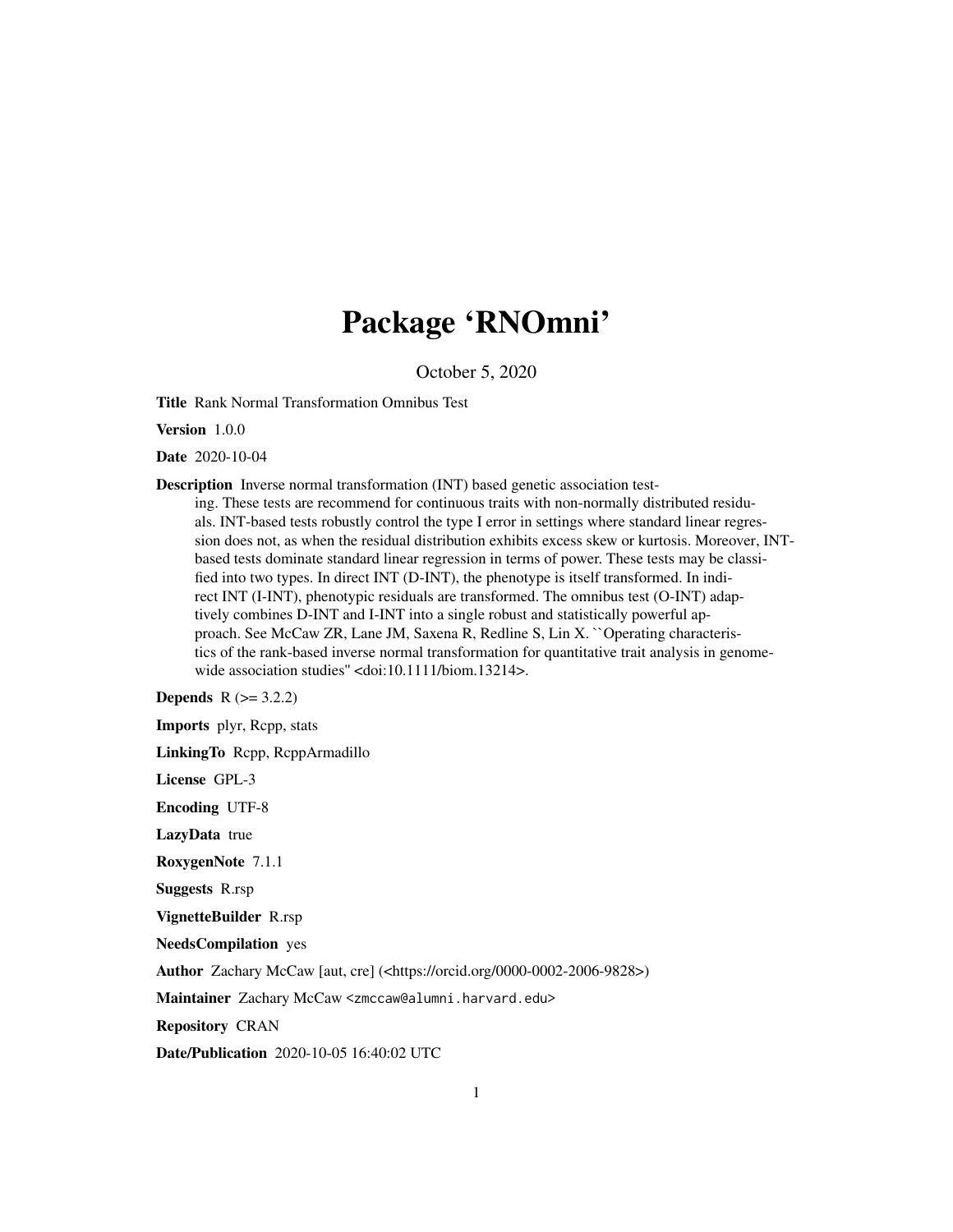# <span id="page-1-0"></span>R topics documented:

|       | 3                         |
|-------|---------------------------|
|       | $\overline{4}$            |
|       | $\overline{4}$            |
|       | 5                         |
|       | 5                         |
|       | 6                         |
|       | -7                        |
|       | $\overline{\phantom{0}}8$ |
|       | 9                         |
|       | $\mathbf{Q}$              |
|       |                           |
|       |                           |
|       |                           |
|       |                           |
|       |                           |
|       |                           |
|       |                           |
|       |                           |
|       |                           |
| Index | 15                        |

BasicInputChecks *Basic Input Checks*

# Description

Basic Input Checks

# Usage

```
BasicInputChecks(y, G, X)
```
# Arguments

|   | Numeric phenotype vector.                                   |
|---|-------------------------------------------------------------|
| G | Genotype matrix with observations as rows, SNPs as columns. |
| X | Covariate matrix.                                           |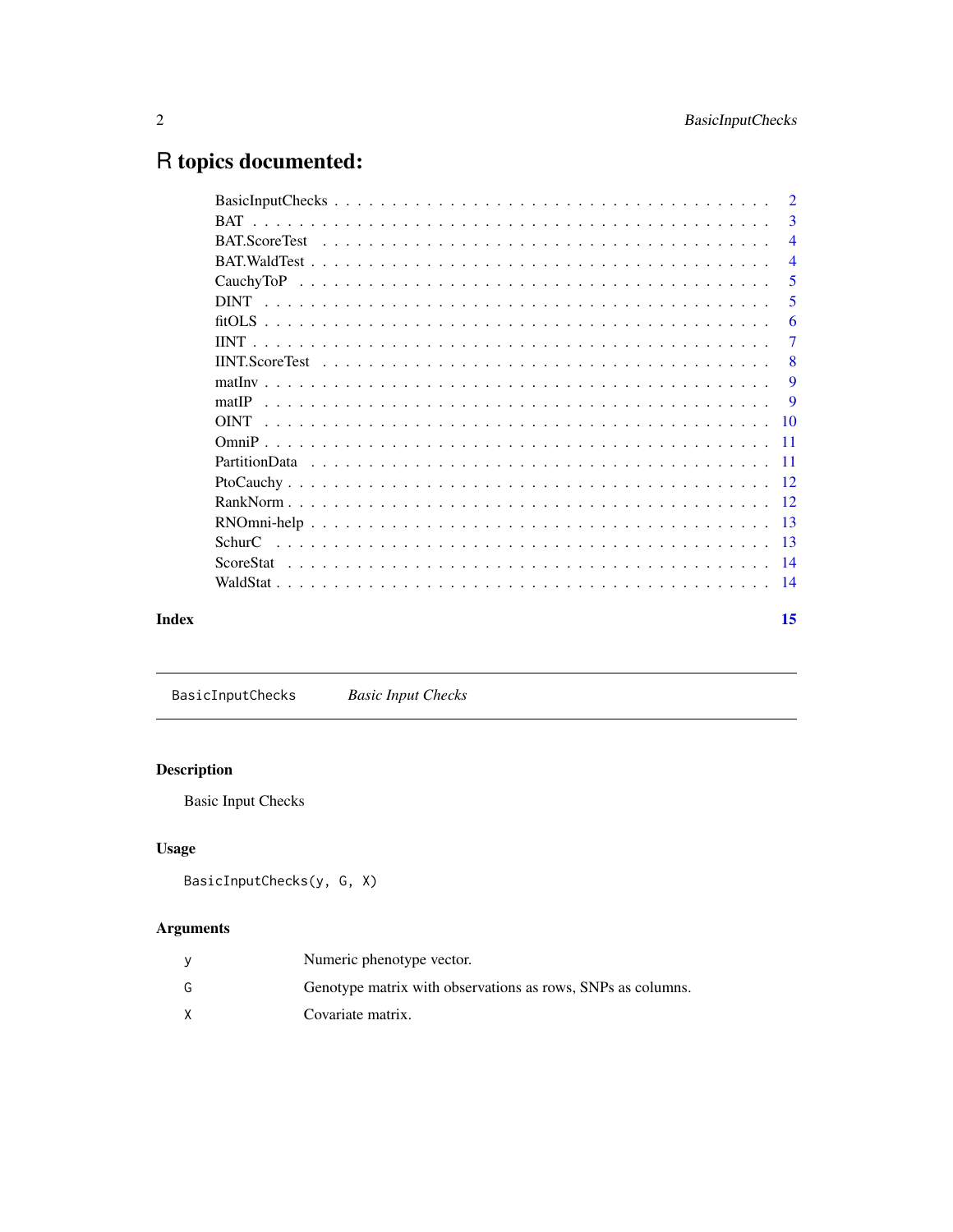<span id="page-2-1"></span><span id="page-2-0"></span>Conducts tests of association between the loci in G and the untransformed phenotype y, adjusting for the model matrix X.

#### Usage

BAT(y, G,  $X = NULL$ , test = "Score", simple = FALSE)

# Arguments

| y      | Numeric phenotype vector.                                                                                                              |
|--------|----------------------------------------------------------------------------------------------------------------------------------------|
| G      | Genotype matrix with observations as rows, SNPs as columns.                                                                            |
| X      | Model matrix of covariates and structure adjustments. Should include an inter-<br>cept. Omit to perform marginal tests of association. |
| test   | Either Score or Wald.                                                                                                                  |
| simple | Return the p-values only?                                                                                                              |

#### Value

If simple = TRUE, returns a vector of p-values, one for each column of G. If simple = FALSE, returns a numeric matrix, including the Wald or Score statistic, its standard error, the Z-score, and the pvalue.

# See Also

- Direct INT [DINT](#page-4-1)
- Indirect INT [IINT](#page-6-1)
- Omnibus INT [OINT](#page-9-1)

#### Examples

```
set.seed(100)
# Design matrix
X \leftarrow \text{cbind}(1, \text{norm}(1e3))# Genotypes
G \le - replicate(1e3, rbinom(n = 1e3, size = 2, prob = 0.25))
storage.mode(G) <- "numeric"
# Phenotype
y \le - as.numeric(X %*% c(1, 1)) + rnorm(1e3)
# Association test
p \leftarrow \text{BAT}(y = y, G = G, X = X)
```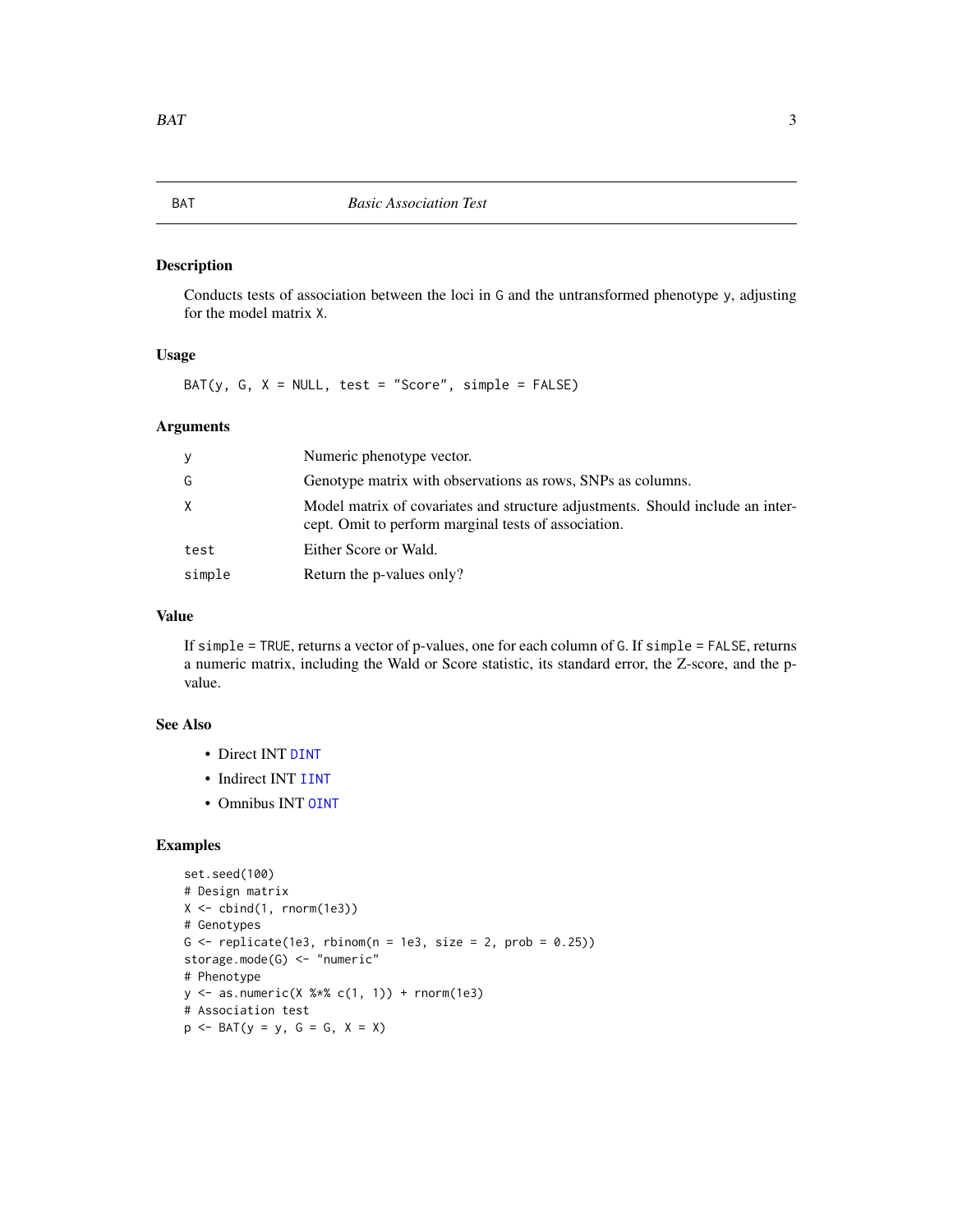<span id="page-3-0"></span>

Basic Association Score Test

# Usage

BAT.ScoreTest(y, G, X)

# Arguments

|   | Numeric phenotype vector.                                   |
|---|-------------------------------------------------------------|
| G | Genotype matrix with observations as rows, SNPs as columns. |
|   | Model matrix of covariates.                                 |

# Value

Numeric matrix, with 1 row per SNP, containing these columns:

- "score", the score statistic.
- "se", its standard error.
- "z", the Z statistic.
- "p", the p-value.

BAT.WaldTest *Basic Association Wald Test*

# Description

Basic Association Wald Test

# Usage

BAT.WaldTest(y, G, X)

# Arguments

|    | Numeric phenotype vector.                                   |
|----|-------------------------------------------------------------|
| G. | Genotype matrix with observations as rows, SNPs as columns. |
|    | Model matrix of covariates.                                 |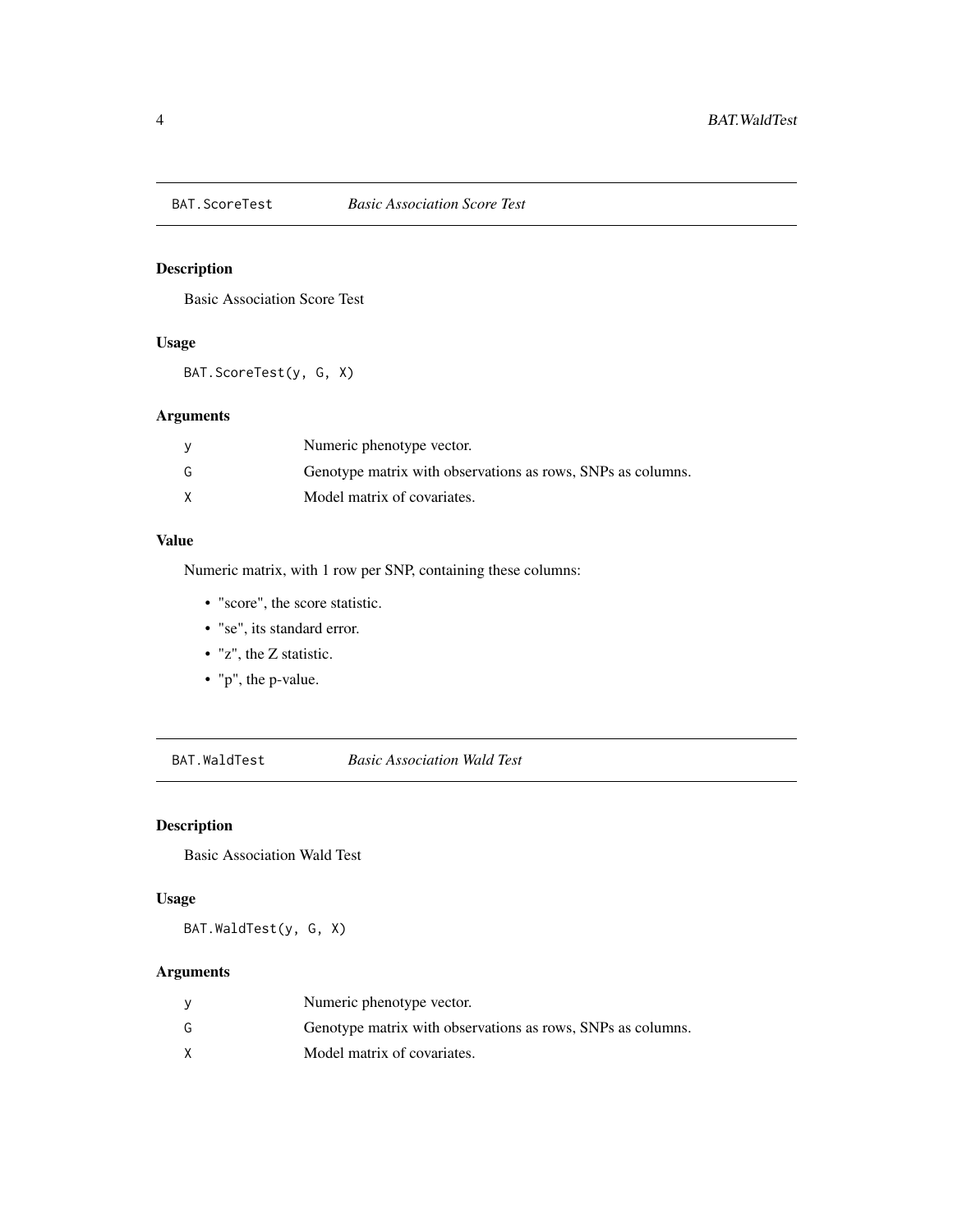# <span id="page-4-0"></span>CauchyToP 5

# Value

Numeric matrix, with 1 row per SNP, containing these columns:

- "score", the score statistic.
- "se", its standard error.
- "z", the Z statistic.
- "p", the p-value.

#### CauchyToP *Convert Cauchy Random Variable to P*

# Description

Convert Cauchy Random Variable to P

# Usage

CauchyToP(z)

#### Arguments

z Numeric Cauchy random variable.

# Value

Numeric p-value.

<span id="page-4-1"></span>DINT *Direct-INT*

# Description

Applies the rank-based inverse normal transformation ([RankNorm](#page-11-1)) to the phenotype y. Conducts tests of association between the loci in G and transformed phenotype, adjusting for the model matrix X.

#### Usage

DINT(y, G,  $X = NULL$ ,  $k = 0.375$ , test = "Score", simple = FALSE)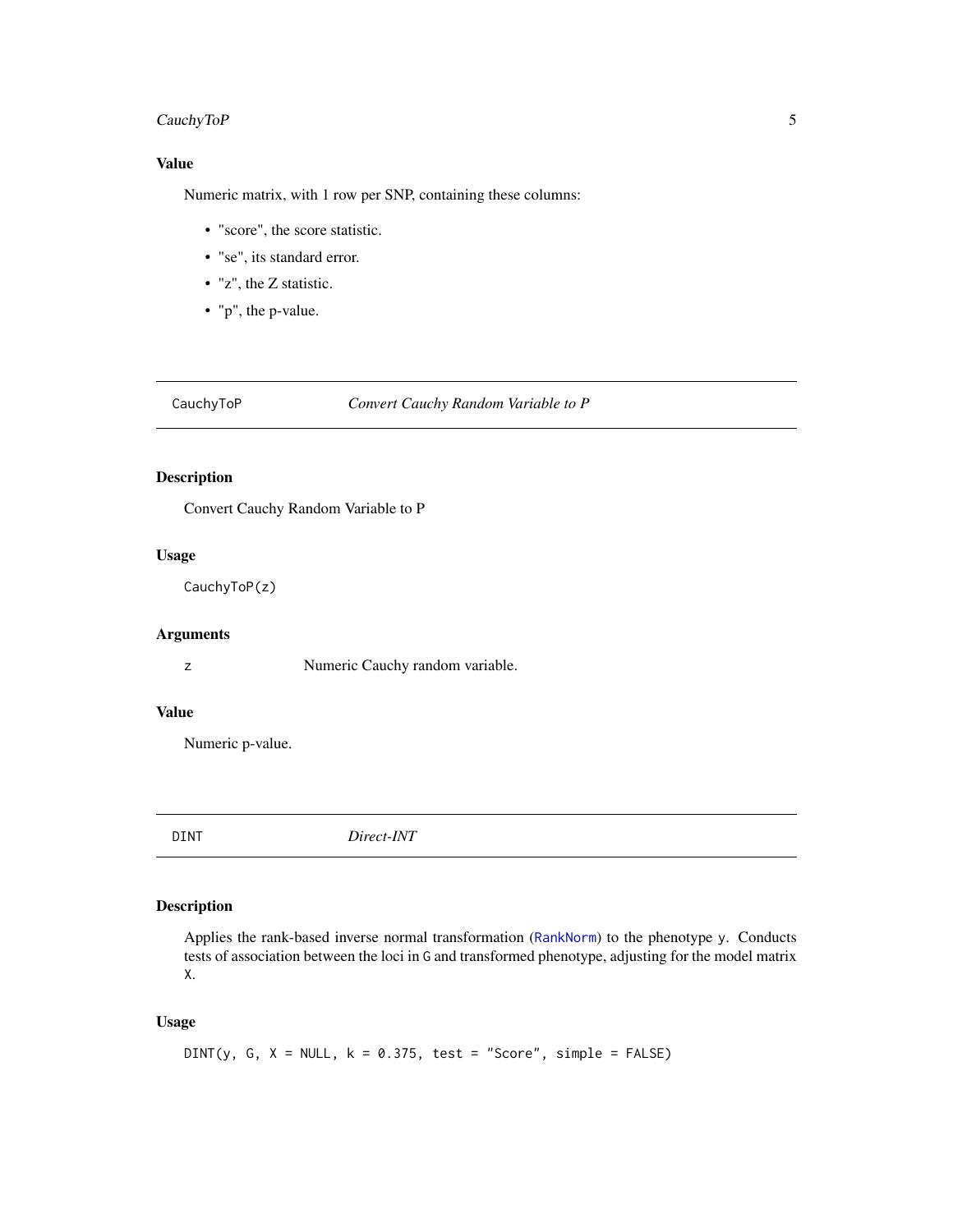#### <span id="page-5-0"></span>Arguments

| У      | Numeric phenotype vector.                                                                                                              |
|--------|----------------------------------------------------------------------------------------------------------------------------------------|
| G      | Genotype matrix with observations as rows, SNPs as columns.                                                                            |
| X      | Model matrix of covariates and structure adjustments. Should include an inter-<br>cept. Omit to perform marginal tests of association. |
| k      | Offset applied during rank-normalization. See RankNorm.                                                                                |
| test   | Either Score or Wald.                                                                                                                  |
| simple | Return the p-values only?                                                                                                              |

#### Value

If simple = TRUE, returns a vector of p-values, one for each column of G. If simple = FALSE, returns a numeric matrix, including the Wald or Score statistic, its standard error, the Z-score, and the pvalue.

#### See Also

- Basic association test [BAT](#page-2-1).
- Indirect INT test [IINT](#page-6-1).
- Omnibus INT test [OINT](#page-9-1).

#### Examples

```
set.seed(100)
# Design matrix
X \leftarrow \text{cbind}(1, \text{norm}(1e3))# Genotypes
G \le replicate(1e3, rbinom(n = 1e3, size = 2, prob = 0.25))
storage.mode(G) <- "numeric"
# Phenotype
y <- exp(as.numeric(X %*% c(1, 1)) + rnorm(1e3))
# Association test
p \le - DINT(y = y, G = G, X = X)
```
fitOLS *Ordinary Least Squares*

# Description

Fits the standard OLS model.

#### Usage

fitOLS(y, X)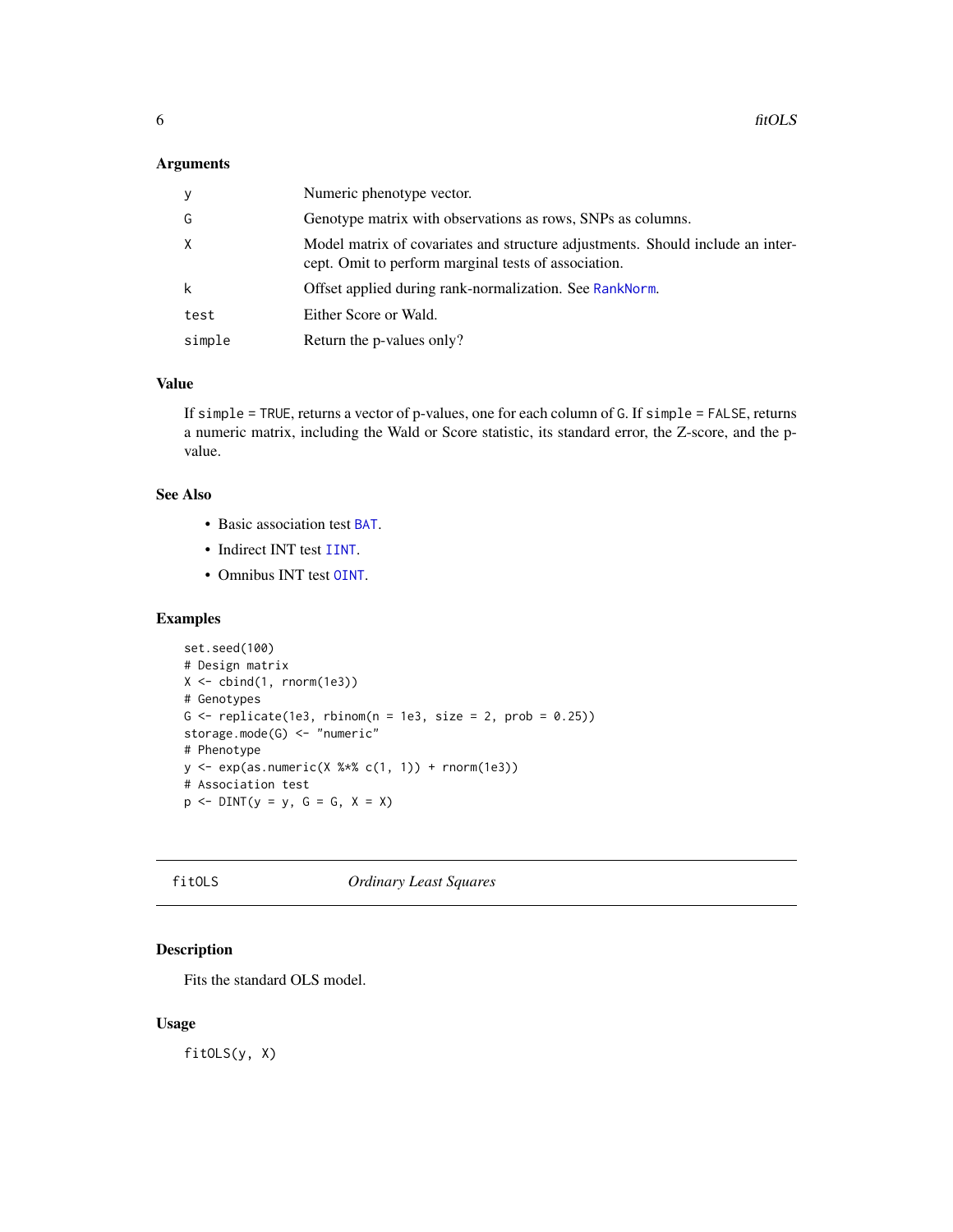#### <span id="page-6-0"></span> $IINT$  7

# Arguments

| Nx1 Numeric vector. |
|---------------------|
| NxP Numeric matrix. |

# Value

List containing the following:

| Beta  | Regression coefficient.      |
|-------|------------------------------|
|       | Outcome variance.            |
| Thh   | Information matrix for beta. |
| Resid | Outcome residuals.           |

#### <span id="page-6-1"></span>IINT *Indirect-INT*

# Description

Two-stage association testing procedure. In the first stage, phenotype y and genotype G are each regressed on the model matrix X to obtain residuals. The phenotypic residuals are transformed using [RankNorm](#page-11-1). In the next stage, the INT-transformed residuals are regressed on the genotypic residuals.

#### Usage

 $IINT(y, G, X = NULL, k = 0.375, simple = FALSE)$ 

#### Arguments

| y        | Numeric phenotype vector.                                                                                                              |
|----------|----------------------------------------------------------------------------------------------------------------------------------------|
| G        | Genotype matrix with observations as rows, SNPs as columns.                                                                            |
| $\times$ | Model matrix of covariates and structure adjustments. Should include an inter-<br>cept. Omit to perform marginal tests of association. |
| k        | Offset applied during rank-normalization. See RankNorm.                                                                                |
| simple   | Return the p-values only?                                                                                                              |

# Value

If simple = TRUE, returns a vector of p-values, one for each column of G. If simple = FALSE, returns a numeric matrix, including the Wald or Score statistic, its standard error, the Z-score, and the pvalue.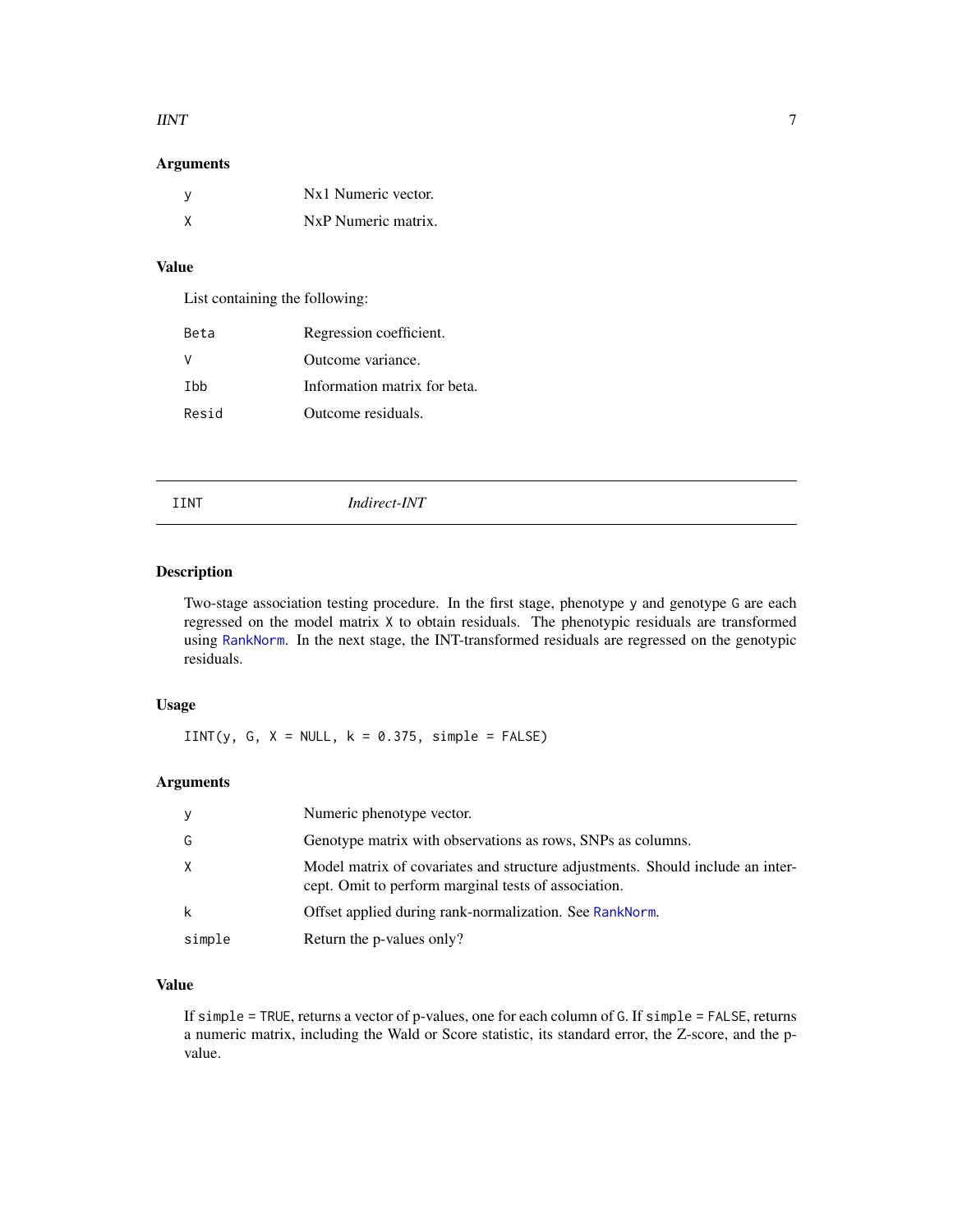# <span id="page-7-0"></span>See Also

- Basic association test [BAT](#page-2-1).
- Direct INT test [DINT](#page-4-1).
- Omnibus INT test [OINT](#page-9-1).

# Examples

```
set.seed(100)
# Design matrix
X <- cbind(1, rnorm(1e3))
# Genotypes
G \leftarrow \text{replicate}(1e3, \text{rbinom}(n = 1e3, \text{ size} = 2, \text{ prob} = 0.25))storage.mode(G) <- "numeric"
# Phenotype
y \leq -exp(as.numeric(X %*% c(1,1)) + rnorm(1e3))# Association test
p \leq IINT(y = y, G = G, X = X)
```
IINT.ScoreTest *Basic Association Score Test*

#### Description

Basic Association Score Test

# Usage

IINT.ScoreTest(y, G, X, k)

# Arguments

|   | Numeric phenotype vector.                                   |
|---|-------------------------------------------------------------|
| G | Genotype matrix with observations as rows, SNPs as columns. |
| X | Model matrix of covariates.                                 |
| k | Offset applied during rank-normalization.                   |

#### Value

Numeric matrix, with 1 row per SNP, containing these columns:

- "score", the score statistic.
- "se", its standard error.
- "z", the Z statistic.
- "p", the p-value.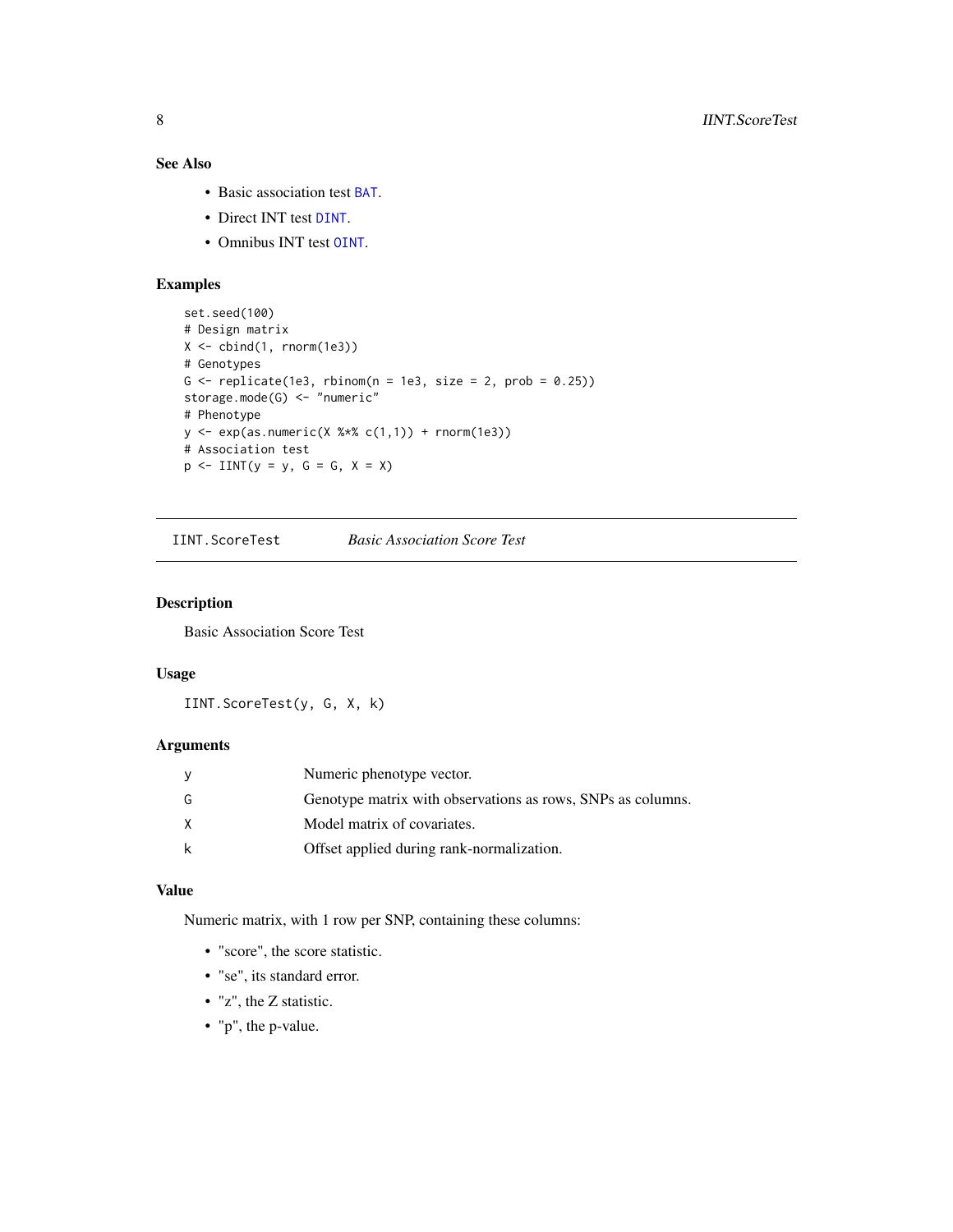<span id="page-8-0"></span>

Calcualtes  $A^{-1}$ .

# Usage

matInv(A)

# Arguments

A Numeric matrix.

# Value

Numeric matrix.

#### matIP *Matrix Inner Product*

# Description

Calculates the product  $A'B$ .

# Usage

matIP(A, B)

# Arguments

|   | Numeric matrix. |
|---|-----------------|
| R | Numeric matrix. |

# Value

Numeric matrix.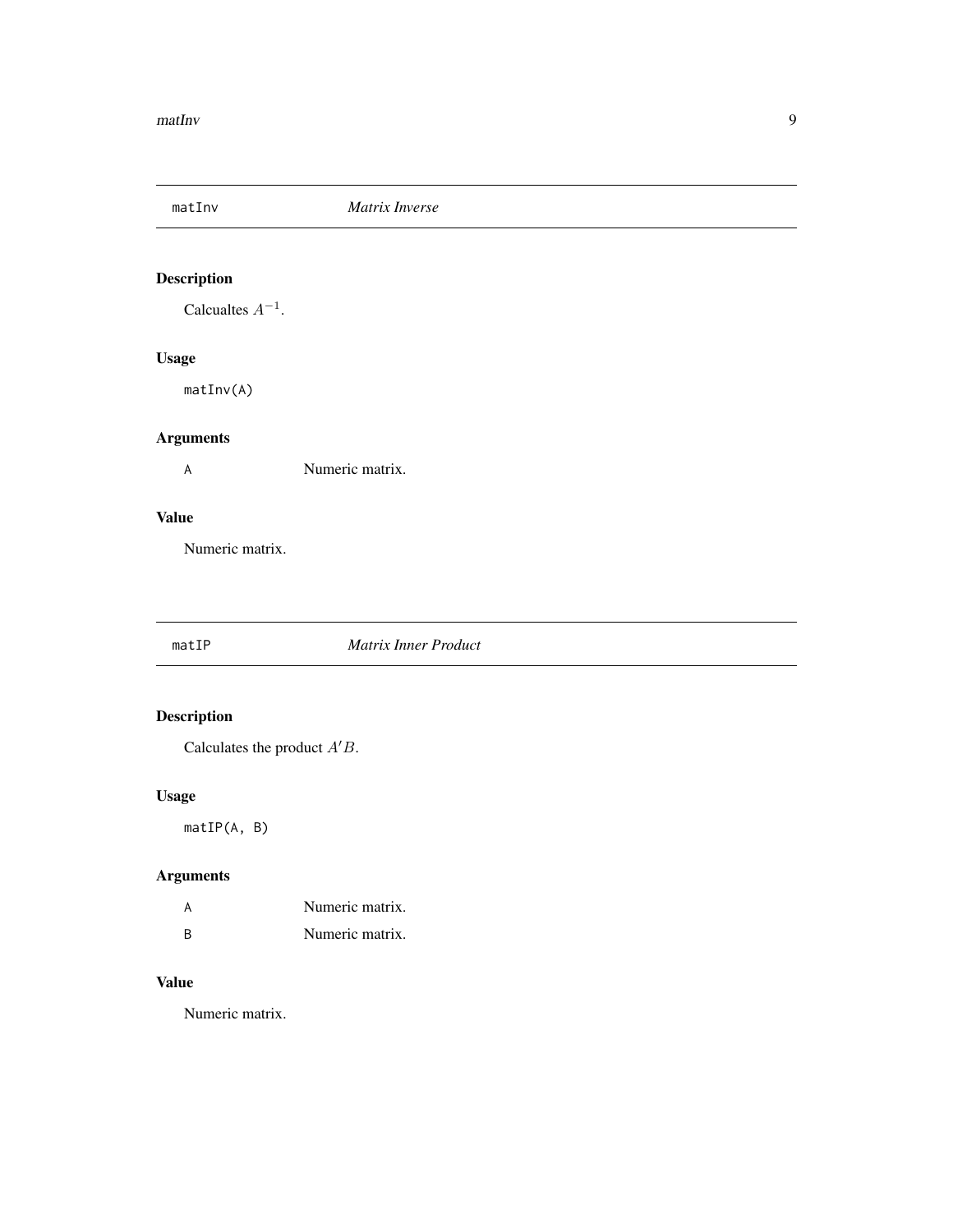<span id="page-9-1"></span><span id="page-9-0"></span>Association test that synthesizes the [DINT](#page-4-1) and [IINT](#page-6-1) tests. The first approach is most powerful for traits that could have arisen from a rank-preserving transformation of a latent normal trait. The second approach is most powerful for traits that are linear in covariates, yet have skewed or kurtotic residual distributions. During the omnibus test, the direct and indirect tests are separately applied, then the p-values are combined via the Cauchy combination method.

### Usage

 $OINT(y, G, X = NULL, k = 0.375, simple = FALSE)$ 

#### Arguments

| y      | Numeric phenotype vector.                                                                                                              |
|--------|----------------------------------------------------------------------------------------------------------------------------------------|
| G      | Genotype matrix with observations as rows, SNPs as columns.                                                                            |
| X      | Model matrix of covariates and structure adjustments. Should include an inter-<br>cept. Omit to perform marginal tests of association. |
| k      | Offset applied during rank-normalization. See RankNorm.                                                                                |
| simple | Return the OINT p-values only?                                                                                                         |

#### Value

A numeric matrix of p-values, three for each column of G.

### See Also

- Basic association test [BAT](#page-2-1).
- Direct INT test [DINT](#page-4-1).
- Indirect INT test [IINT](#page-6-1).

# Examples

```
set.seed(100)
# Design matrix
X \leftarrow \text{cbind}(1, \text{norm}(1e3))# Genotypes
G \le replicate(1e3, rbinom(n = 1e3, size = 2, prob = 0.25))
storage.mode(G) <- "numeric"
# Phenotype
y \leq -exp(as.numeric(X % * % c(1, 1)) + rnorm(1e3))# Omnibus
p \le - OINT(y = y, G = G, X = X, simple = TRUE)
```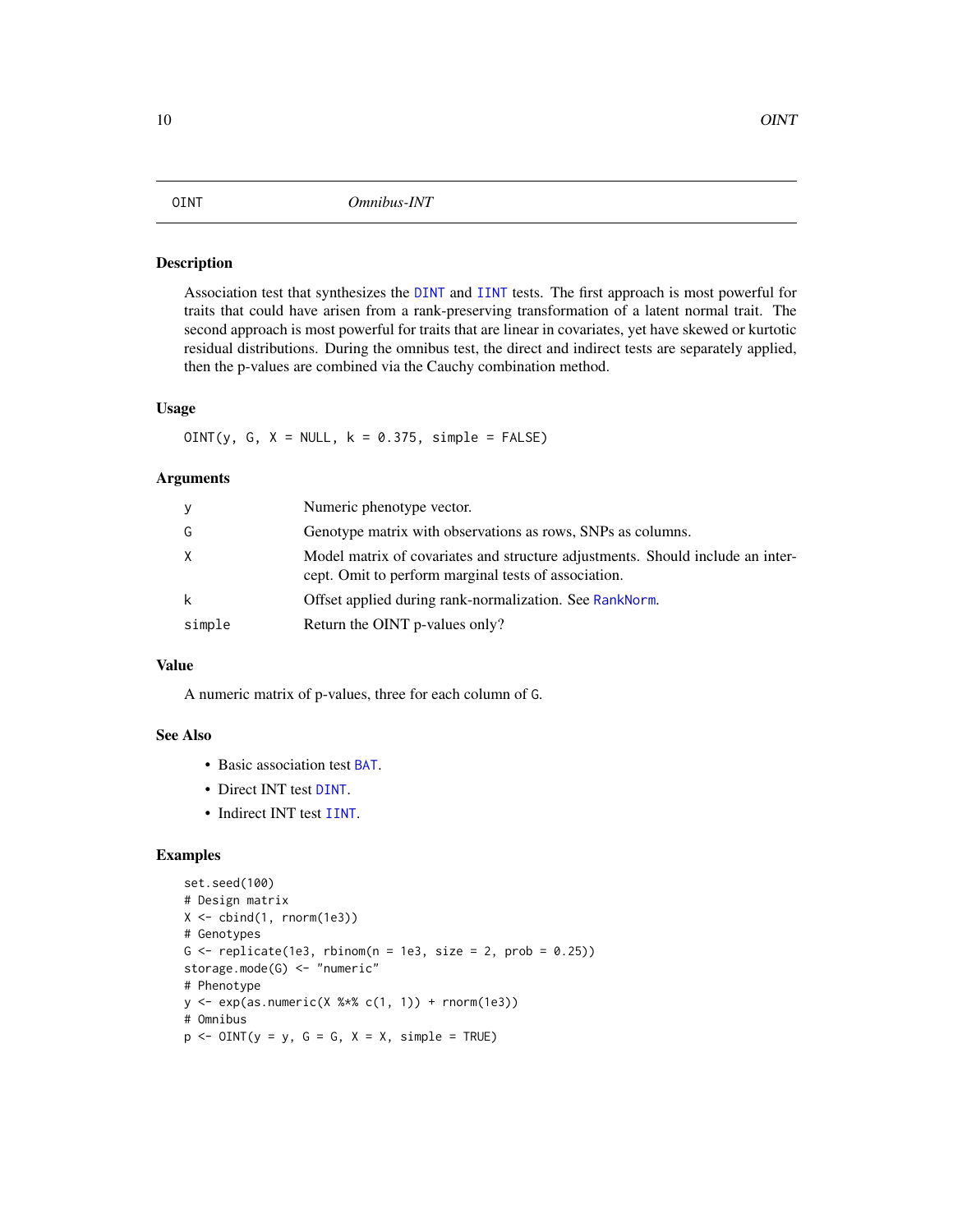<span id="page-10-0"></span>

Obtains an omnibus p-value from a vector of potentially dependent p-values using the method of Cauchy combination. The p-values are converted to Cauchy random deviates then averaged. The distribution of the average of these deviates is well-approximated by a Cauchy distribution in the tails. See <https://doi.org/10.1080/01621459.2018.1554485>.

### Usage

OmniP(p)

# Arguments

p Numeric vector of p-values.

# Value

OINT p-value.

|  | PartitionData | <b>Partition Data</b> |
|--|---------------|-----------------------|
|--|---------------|-----------------------|

#### Description

Partition y and X according to the missingness pattern of g.

#### Usage

PartitionData(e, g, X)

#### Arguments

| e | Numeric residual vector.    |
|---|-----------------------------|
| g | Genotype vector.            |
| χ | Model matrix of covariates. |

# Value

List containing:

- "g\_obs", observed genotype vector.
- "X\_obs", covariates for subjects with observed genotypes.
- "X\_mis", covariates for subjects with missing genotypes.
- "e\_obs", residuals for subjects with observed genotypes.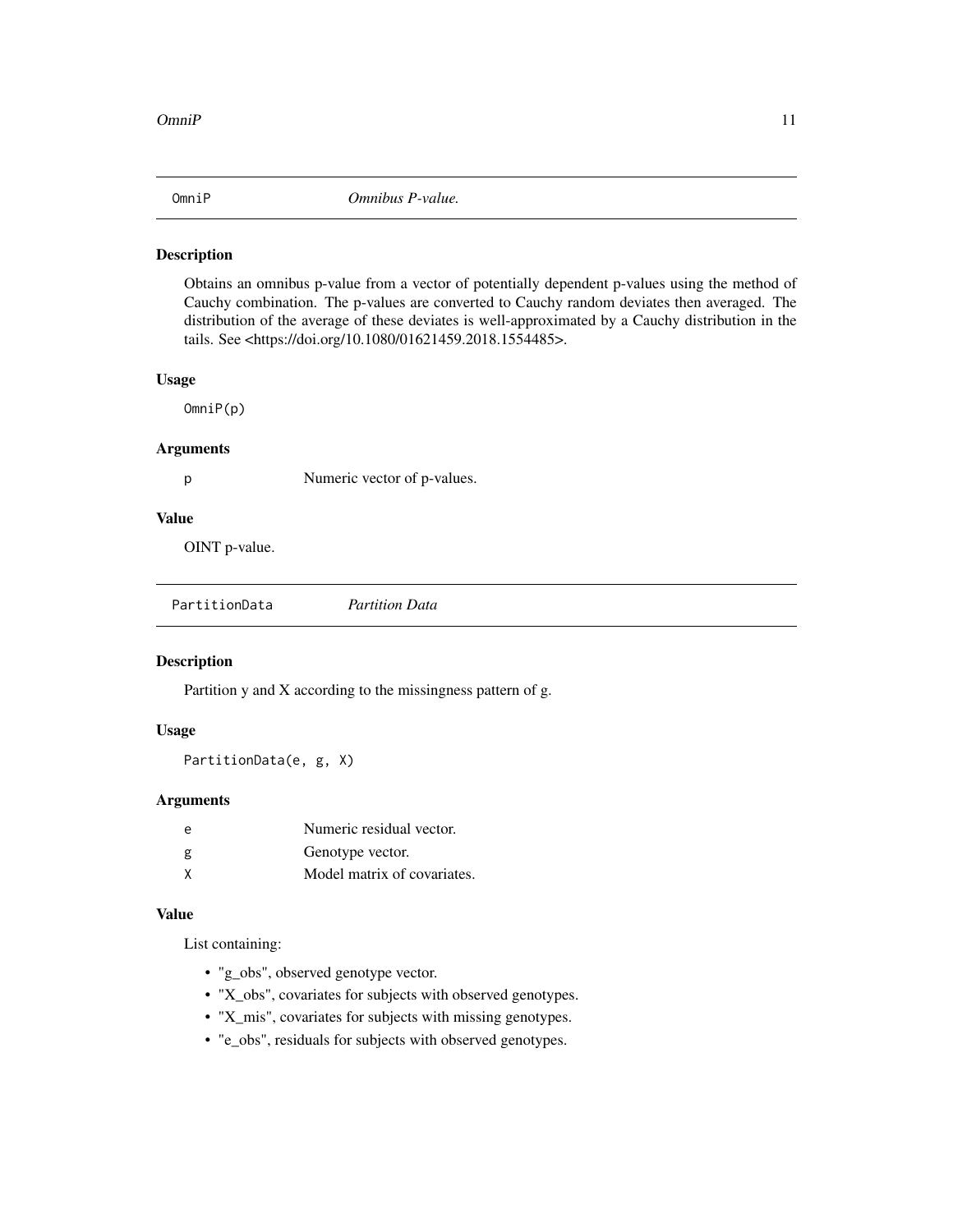<span id="page-11-0"></span>

Convert P-value to Cauchy Random

#### Usage

PtoCauchy(p)

#### Arguments

p Numeric p-value.

#### Value

Numeric Cauchy random variable.

<span id="page-11-1"></span>RankNorm *Rank-Normalize*

#### Description

Applies the rank-based inverse normal transform (INT) to a numeric vector. The INT can be broken down into a two-step procedure. In the first, the observations are transformed onto the probability scale using the empirical cumulative distribution function (ECDF). In the second, the observations are transformed onto the real line, as Z-scores, using the probit function.

# Usage

RankNorm(u,  $k = 0.375$ )

#### Arguments

| Numeric vector.                                              |
|--------------------------------------------------------------|
| Offset. Defaults to (3/8), correspond to the Blom transform. |

# Value

Numeric vector of rank normalized measurements.

# See Also

- Direct INT test [DINT](#page-4-1).
- Indirect INT test [IINT](#page-6-1).
- Omnibus INT test [OINT](#page-9-1).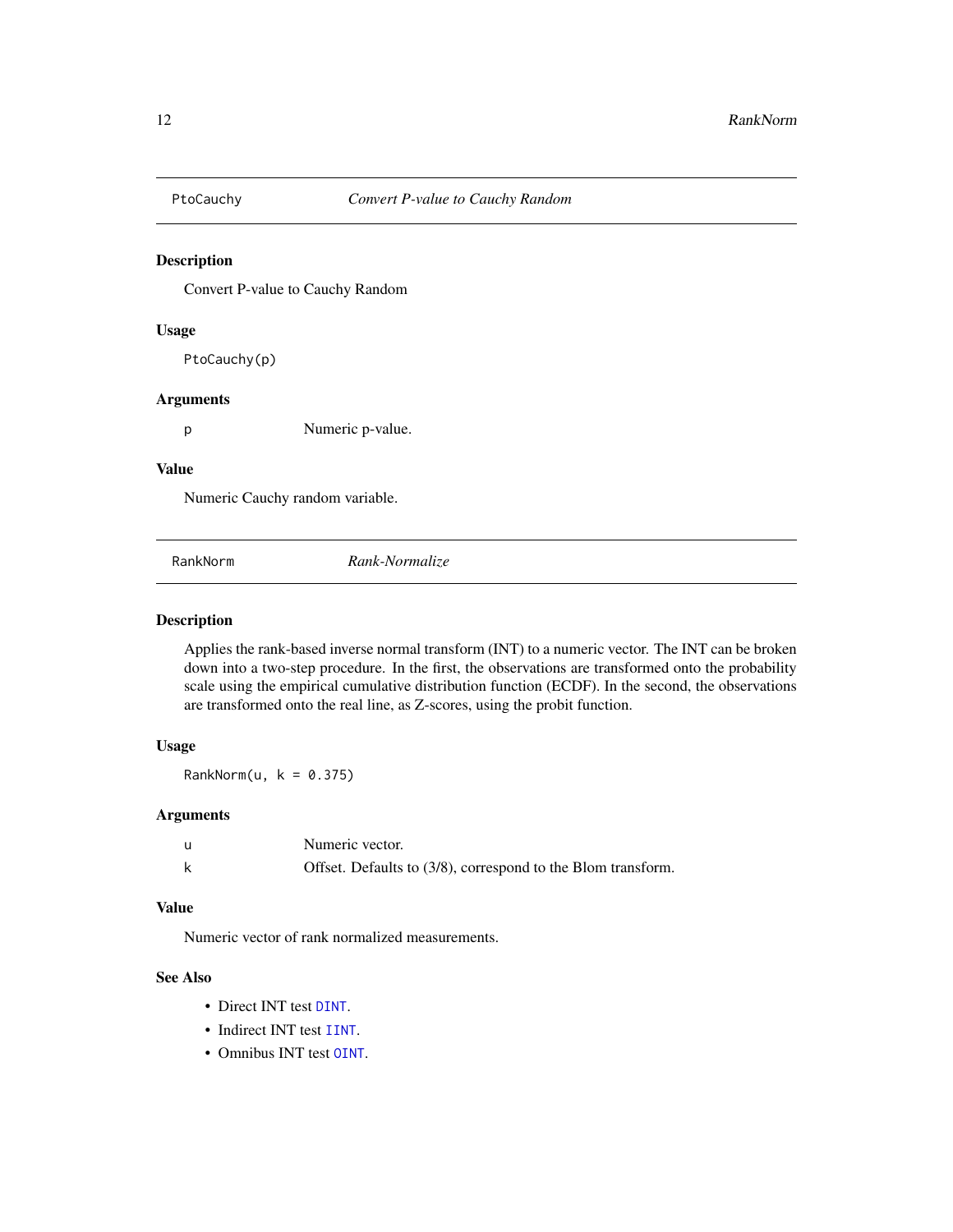# <span id="page-12-0"></span>RNOmni-help 13

#### Examples

```
# Draw from chi-1 distribution
y \le rchisq(n = 1e3, df = 1)
# Rank normalize
z <- RankNorm(y)
# Plot density of transformed measurement
plot(density(z))
```
RNOmni-help *RNOmni: Rank-Normal Omnibus Association Testing*

#### Description

Implementation of genetic association tests that incorporate the rank-based inverse normal transformation (INT) [RankNorm](#page-11-1). In direct-INT [DINT](#page-4-1), the phenotype itself is transformed. In indirect-INT [IINT](#page-6-1), phenotypic residuals are transformed. The omnibus INT [OINT](#page-9-1) test adaptively combines the D-INT and I-INT tests into a single robust and statistically powerful procedure. See McCaw ZR, Lane JM, Saxena R, Redline S, Lin X. "Operating characteristics of the rank-based inverse normal transformation for quantitative trait analysis in genome-wide association studies." Biometrics, 2019. <https://doi.org/10.1111/biom.13214>.

#### Author(s)

Zachary R. McCaw

#### SchurC *Schur complement*

#### Description

Calculates the efficient information  $I_{bb} - I_{ba} I_{aa}^{-1} I_{ab}$ .

#### Usage

SchurC(Ibb, Iaa, Iba)

#### Arguments

| Ibb | Information of target parameter                          |
|-----|----------------------------------------------------------|
| Iaa | Information of nuisance parameter                        |
| Iba | Cross information between target and nuisance parameters |

#### Value

Numeric matrix.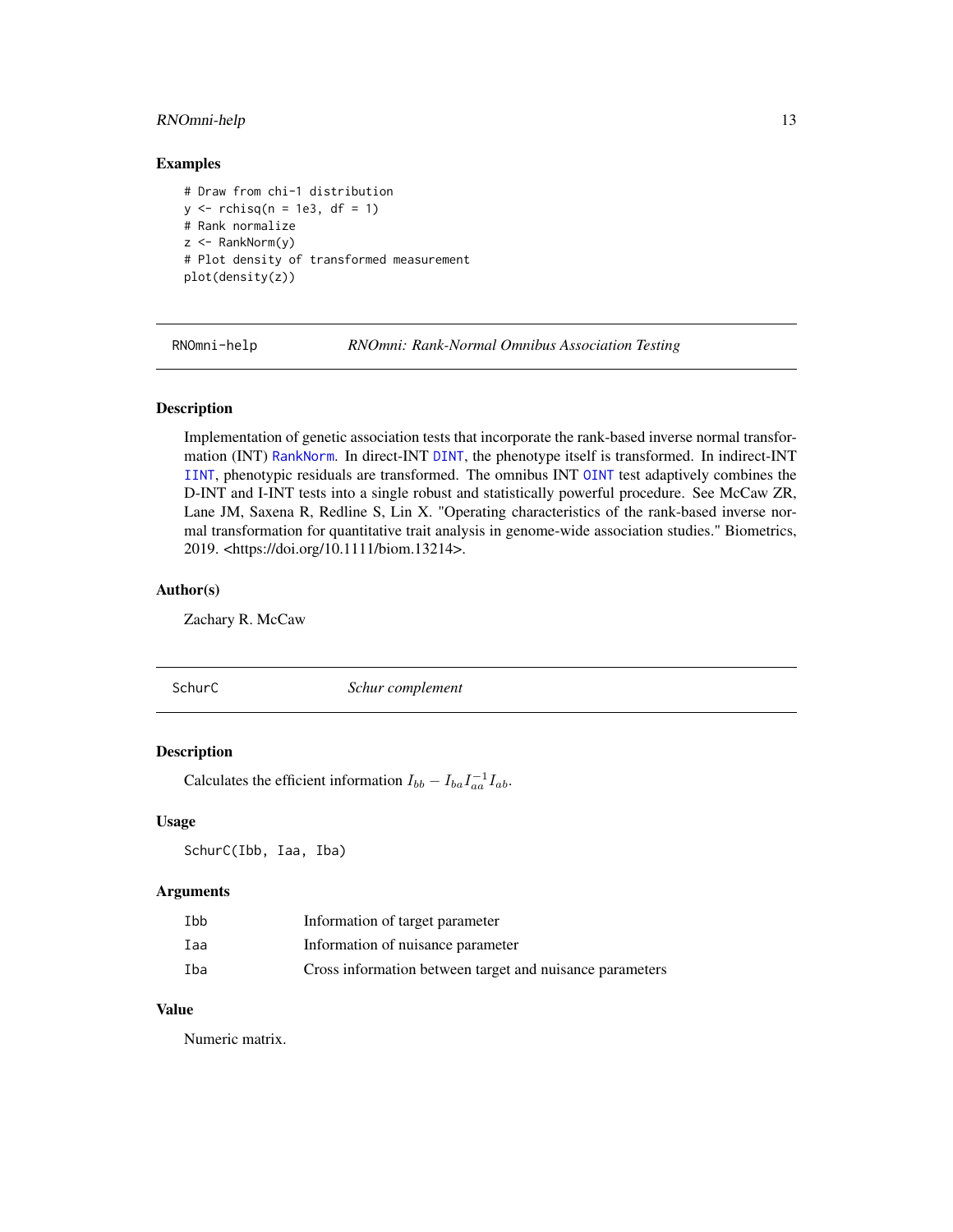<span id="page-13-0"></span>

Score Statistics

# Usage

ScoreStat(e, g, X, v)

# Arguments

| $\epsilon$   | Numeric residual vector.    |
|--------------|-----------------------------|
| g            | Genotype vector.            |
| X            | Model matrix of covariates. |
| $\mathsf{v}$ | Residual variance.          |

#### Value

Numeric vector containing the "score" statistic, standard error "se", "z", and "p" value.

| WaldStat |
|----------|
|          |

**Basic Association Score Test** 

# Description

Basic Association Score Test

# Usage

WaldStat(y, g, X)

# Arguments

|   | Numeric phenotype vector.   |
|---|-----------------------------|
| g | Genotype vector.            |
| X | Model matrix of covariates. |

#### Value

Numeric matrix, with 1 row per SNP, containing these columns:

- "score", the score statistic.
- "se", its standard error.
- "z", the Z statistic.
- "p", the p-value.